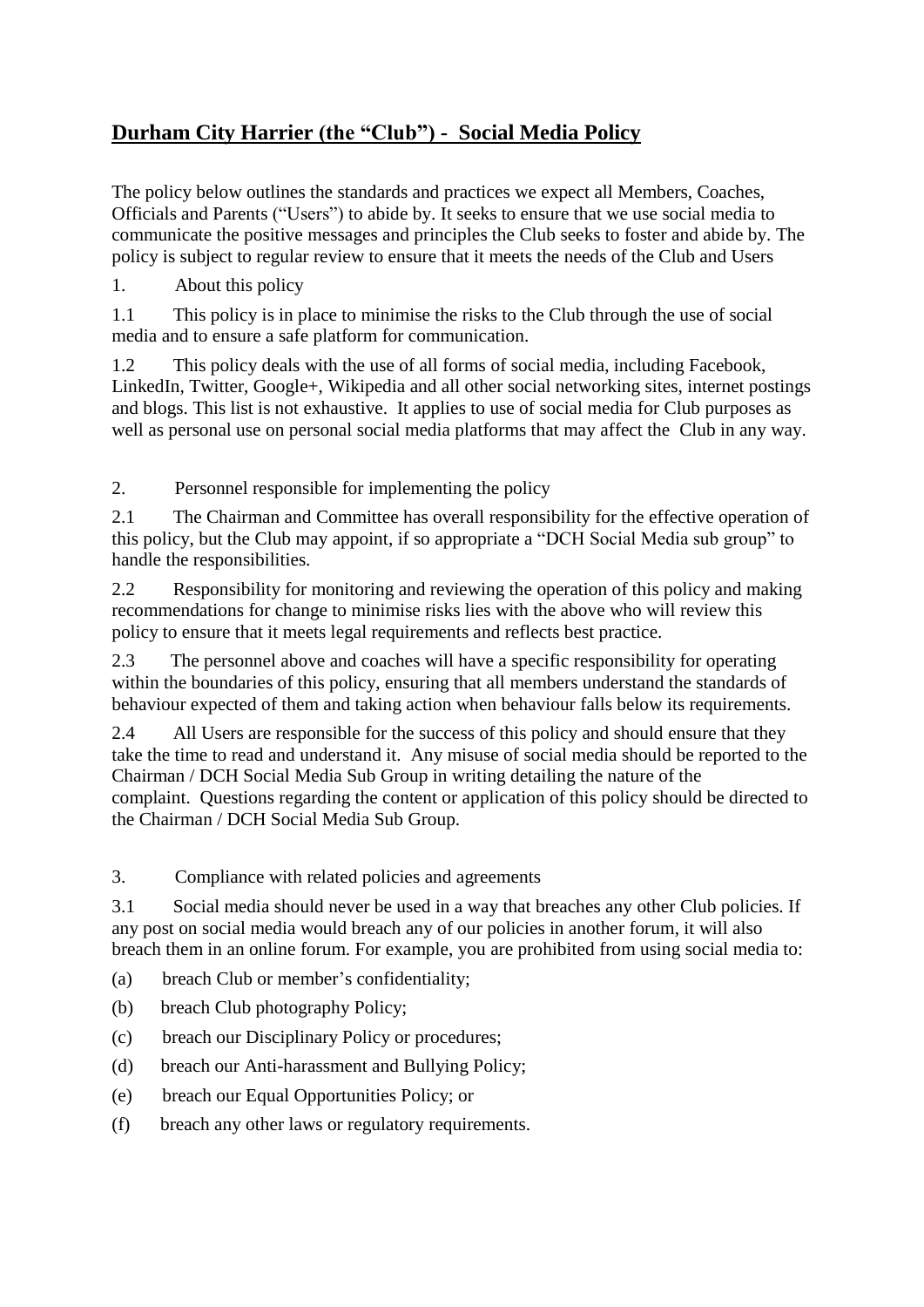3.2 Users should never provide references for other individuals on social or professional networking sites, as such references, positive and negative, can be attributed to the organisation and create legal liability for both the author of the reference and the Club.

3.3 Members who breach any of the above policies will be subject to disciplinary action including being asked to leave the Club.

## 4. Personal use of social media

Personal use of social media is never permitted, Durham City Harrier social media pages are for harrier notifications only.

### 5. Prohibited use

5.1 Users must avoid making any social media communications that could damage the Club's interests or reputation, even indirectly

5.2 Users must not use their own social media platforms to defame or disparage the Club, or Users or any third party; to harass, bully or unlawfully discriminate against members or third parties; to make false or misleading statements; or to impersonate colleagues or third parties. The Club reserves the right to contact a User who is breaching this requirement asking them to immediately remove any such posting.

5.3 Users must not express opinions on the Club's behalf via social media platforms, unless expressly authorised to do so by the Chairman / Committee. Users may be required to undergo CRB checks to enable you to do this.

5.4 Users must not post comments about sensitive club-related topics, such as our performance, or do anything to jeopardise our reputation, confidential information and intellectual property. You must not include our logos or other trademarks in any social media posting or in your profile on any social media.

5.5 Any misuse of social media should be reported to the Chairman or DCH Social Media Sub Group.

6. Child Welfare

6.1 Social Media including emails should never be used to contact any under 18's privately.

6.2 If you want to contact any U18's always copy in the persons parent or guardian and when possible the Chairman / DCH Social Medial sub group.

7. Photographs / Images

7.1 Any images posted on the Club's website must

(a) Be grouped or posted onto the gallery section. (anyone who wants to see images will be happy to search through a group). Please remember the Club's Facebook page and Website are for information it is difficult for Users to find club information if we have dozens of individual photos on individual pages.